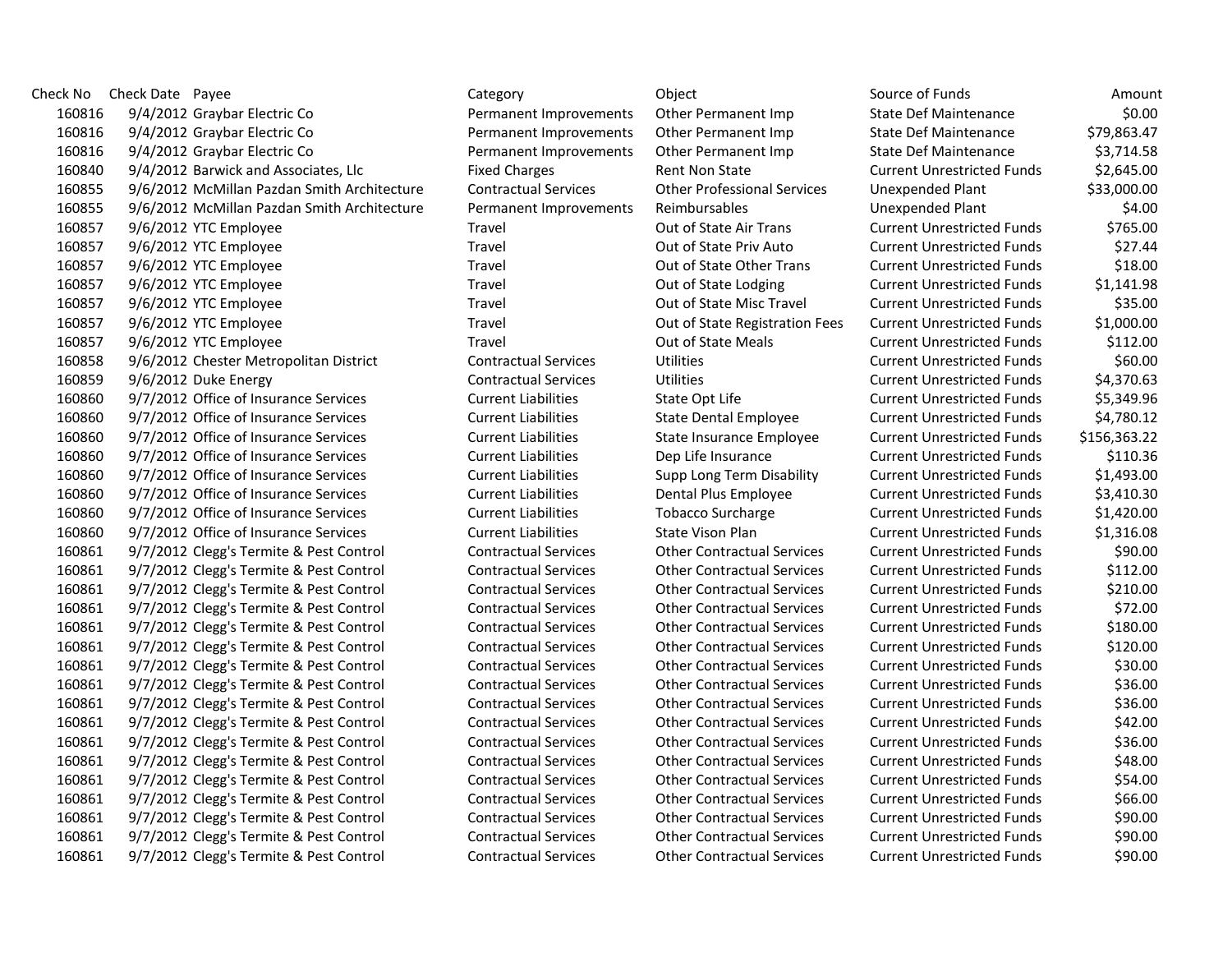9/7/2012 Clegg's Termite & Pest Control Contractual Services Other Contractual Services Current Unrestricted Funds \$112.00 9/7/2012 Clegg's Termite & Pest Control Contractual Services Other Contractual Services Current Unrestricted Funds \$112.00 9/7/2012 Clegg's Termite & Pest Control Contractual Services Other Contractual Services Current Unrestricted Funds \$112.00 9/7/2012 Clegg's Termite & Pest Control Contractual Services Other Contractual Services Current Unrestricted Funds \$124.00 9/7/2012 Clegg's Termite & Pest Control Contractual Services Other Contractual Services Current Unrestricted Funds \$48.00 9/7/2012 Clegg's Termite & Pest Control Contractual Services Other Contractual Services Current Unrestricted Funds \$36.00 9/7/2012 Clegg's Termite & Pest Control Contractual Services Other Contractual Services Current Unrestricted Funds \$3.03 9/7/2012 Clegg's Termite & Pest Control Contractual Services Other Contractual Services Current Unrestricted Funds \$48.00 9/10/2012 Howard's Automotive, Llc Contractual Services General Repair Current Unrestricted Funds \$50.00 9/10/2012 Howard's Automotive, Llc Contractual Services General Repair Current Unrestricted Funds \$117.25 9/10/2012 Howard's Automotive, Llc Contractual Services General Repair Current Unrestricted Funds \$112.50 9/10/2012 Security Solutions & Management Contractual Services Other Professional Services County Projects \$7,950.76 9/10/2012 Security Solutions & Management Contractual Services Other Professional Services County Projects \$712.00 9/10/2012 Simplex Grinnell Lp Contractual Services Other Professional Services Current Unrestricted Funds \$799.29 9/10/2012 Act Customer ServicesyAct Supplies and Materials Education Supplies Current Unrestricted Funds \$10,160.00 9/10/2012 Airgas National Welders Supplies and Materials Education Supplies Current Unrestricted Funds \$265.06 9/10/2012 Airgas National Welders Supplies and Materials Education Supplies Current Unrestricted Funds \$404.32 9/10/2012 Airgas National Welders Supplies and Materials Education Supplies Current Unrestricted Funds \$250.29 9/10/2012 Alliedbarton Security Services Llc Contractual Services Other Contractual Services Current Unrestricted Funds \$780.90 9/10/2012 Alliedbarton Security Services Llc Contractual Services Other Contractual Services Current Unrestricted Funds \$780.90 9/10/2012 Alliedbarton Security Services Llc Contractual Services Other Contractual Services Current Unrestricted Funds \$643.90 9/10/2012 Alliedbarton Security Services Llc Contractual Services Other Contractual Services Current Unrestricted Funds \$1,174.50 9/10/2012 Alliedbarton Security Services Llc Contractual Services Other Contractual Services Current Unrestricted Funds \$780.90 9/10/2012 Alsco Supplies and Materials Major Supplies Current Unrestricted Funds \$891.59 160871 9/10/2012 Anderson Stamp and Engraving Supplies and Materials Other Supplies Current Unrestricted Funds \$35.49 9/10/2012 Atlanta Dental Supply Contractual Services General Repair Current Unrestricted Funds \$2,500.00 9/10/2012 Joyce S. Baker Contractual Services Other Professional Services Current Unrestricted Funds \$150.00 9/10/2012 Bi Lo Supplies and Materials Food Supplies Current Unrestricted Funds \$30.65 9/10/2012 Bi Lo Supplies and Materials Food Supplies Current Unrestricted Funds \$70.92 9/10/2012 Boans Locksmith Shop Contractual Services Other Professional Services Current Unrestricted Funds \$100.00 9/10/2012 Burns Chevrolet Contractual Services General Repair Current Unrestricted Funds \$873.44 9/10/2012 Burns Chevrolet Contractual Services General Repair Current Unrestricted Funds \$1,776.60 9/10/2012 Burns Chevrolet Contractual Services General Repair Current Unrestricted Funds \$5.50 9/10/2012 Burns Chevrolet Contractual Services General Repair Current Unrestricted Funds \$0.01 9/10/2012 C C Dickson Contractual Services General Repair Current Unrestricted Funds \$143.18 9/10/2012 C C Dickson Contractual Services General Repair Current Unrestricted Funds \$13.99 160878 9/10/2012 Canteen Vending Supplies and Materials Food Supplies Current Unrestricted Funds \$256.64 160878 9/10/2012 Canteen Vending Supplies and Materials Food Supplies Current Unrestricted Funds 598.45 9/10/2012 Canteen Vending Supplies and Materials Food Supplies Current Unrestricted Funds \$275.10 160878 9/10/2012 Canteen Vending Supplies and Materials Food Supplies Current Unrestricted Funds \$444.81 9/10/2012 Canteen Vending Supplies and Materials Food Supplies Current Unrestricted Funds \$179.69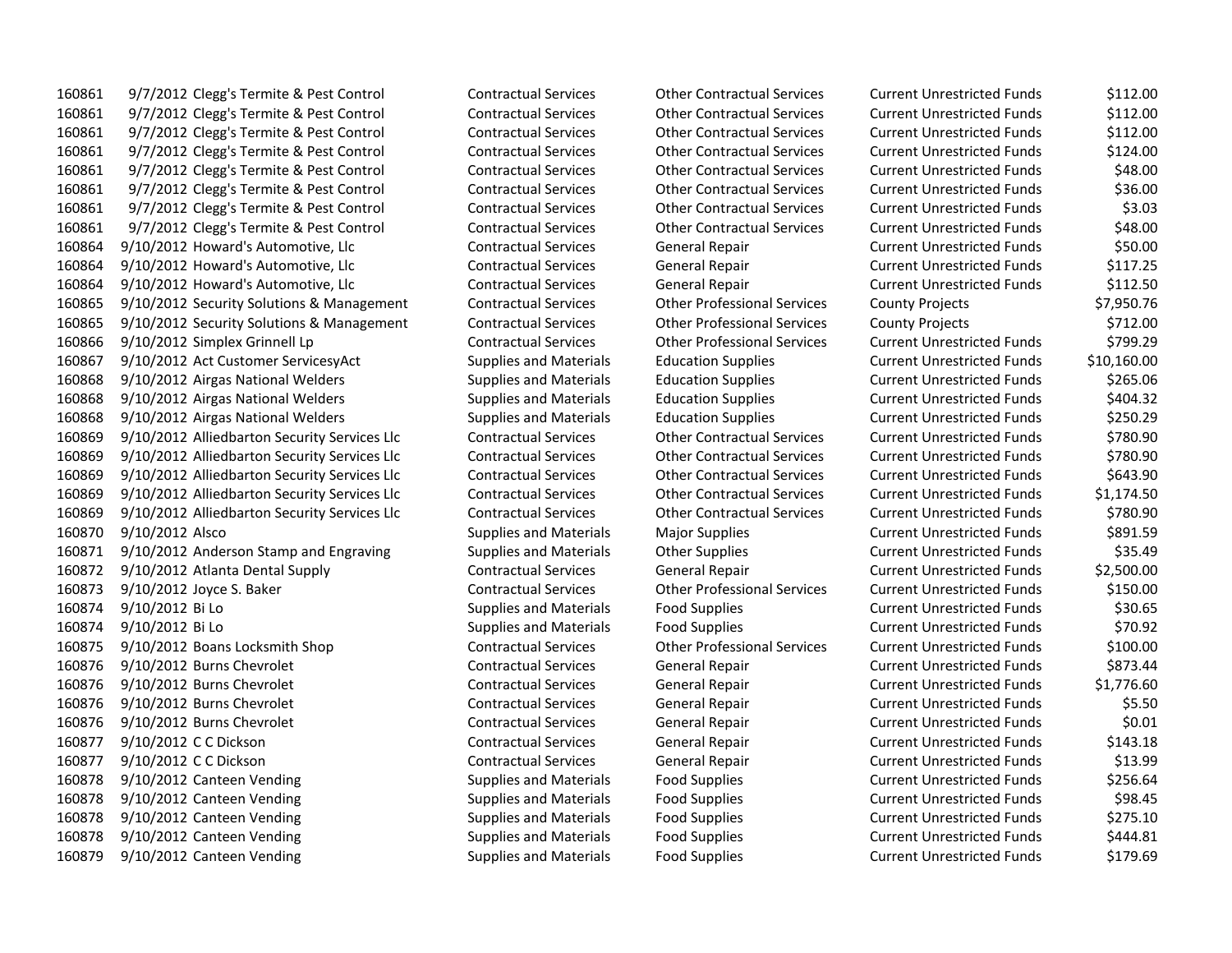9/10/2012 Cardinal Health Equipment Educational Equipment Current Restricted Funds \$8,646.23 9/10/2012 Caretaker Management Service Inc Contractual Services Other Professional Services Current Unrestricted Funds \$850.00 9/10/2012 Channing L Bete Company Supplies and Materials Education Supplies Current Unrestricted Funds \$1,225.00 9/10/2012 Channing L Bete Company Supplies and Materials Education Supplies Current Unrestricted Funds \$450.00 9/10/2012 Channing L Bete Company Supplies and Materials Education Supplies Current Unrestricted Funds \$335.00 9/10/2012 Channing L Bete Company Supplies and Materials Education Supplies Current Unrestricted Funds \$175.00 9/10/2012 Channing L Bete Company Supplies and Materials Education Supplies Current Unrestricted Funds \$193.65 9/10/2012 City Electric Accounts - Sc Contractual Services General Repair Current Unrestricted Funds \$105.93 9/10/2012 City Electric Accounts - Sc Contractual Services Other Professional Services Current Unrestricted Funds \$54.11 9/10/2012 City of Rock Hill Supplies and Materials Fuel Current Unrestricted Funds \$1,221.39 9/10/2012 City of Rock Hill Supplies and Materials Fuel Current Unrestricted Funds \$1,365.52 9/10/2012 Data Network Solutions Contractual Services Data Processing Serv Current Unrestricted Funds \$180.00 9/10/2012 Data Network Solutions Contractual Services Data Processing Serv Current Unrestricted Funds \$516.60 9/10/2012 Data Network Solutions Contractual Services Data Processing Serv Current Unrestricted Funds \$184.08 9/10/2012 Data Network Solutions Contractual Services Data Processing Serv Current Unrestricted Funds \$1,619.20 9/10/2012 Education to Go Contractual Services Other Professional Services Current Unrestricted Funds \$2.25 9/10/2012 Education to Go Contractual Services Other Professional Services Current Unrestricted Funds \$180.00 9/10/2012 Ellucian Inc Contractual Services Other Professional Services Current Restricted Funds \$1,200.00 9/10/2012 Ellucian Inc Contractual Services Other Professional Services Current Restricted Funds \$900.00 9/10/2012 Ellucian Inc Contractual Services Other Professional Services Current Unrestricted Funds \$1,000.00 9/10/2012 Ellucian Inc Contractual Services Other Professional Services Current Unrestricted Funds \$4,950.00 9/10/2012 Ellucian Inc Contractual Services Other Professional Services Current Restricted Funds \$562.50 9/10/2012 Ellucian Inc Contractual Services Other Contractual Services Current Unrestricted Funds \$2,000.00 9/10/2012 Fastenal Contractual Services Other Contractual Services Current Unrestricted Funds \$71.64 9/10/2012 Ferguson Enterprises No 34 Contractual Services General Repair Current Unrestricted Funds \$7.29 9/10/2012 Forklifts Unlimited Contractual Services Other Professional Services Current Unrestricted Funds \$246.00 9/10/2012 Forklifts Unlimited Contractual Services Other Professional Services Current Unrestricted Funds \$429.00 9/10/2012 Fortune Academy Inc Contractual Services Other Professional Services Current Unrestricted Funds \$3,679.00 9/10/2012 Fourmans Repair Shop Supplies and Materials Maintenance Supplies Current Unrestricted Funds \$399.96 9/10/2012 Fourmans Repair Shop Supplies and Materials Maintenance Supplies Current Unrestricted Funds \$423.96 9/10/2012 Fourmans Repair Shop Supplies and Materials Maintenance Supplies Current Unrestricted Funds (\$0.01) 9/10/2012 Gala Affairs Party Rentals Contractual Services Other Professional Services Current Unrestricted Funds \$44.94 9/10/2012 Gala Affairs Party Rentals Supplies and Materials Other Supplies Current Unrestricted Funds \$220.00 9/10/2012 Gala Affairs Party Rentals Supplies and Materials Other Supplies Current Unrestricted Funds \$440.00 9/10/2012 Gala Affairs Party Rentals Supplies and Materials Other Supplies Current Unrestricted Funds \$220.00 9/10/2012 Gala Affairs Party Rentals Supplies and Materials Other Supplies Current Unrestricted Funds \$220.00 9/10/2012 Gala Affairs Party Rentals Supplies and Materials Other Supplies Current Unrestricted Funds \$60.00 9/10/2012 The Gale Group Equipment Library Books, Maps & Film Current Unrestricted Funds \$4,386.27 9/10/2012 The Gale Group Equipment Library Books, Maps & Film Current Unrestricted Funds (\$690.65) 9/10/2012 Gateway Supply Company Contractual Services General Repair Current Unrestricted Funds \$151.70 9/10/2012 Gatlin Education Service Contractual Services Other Professional Services Current Unrestricted Funds \$1,495.00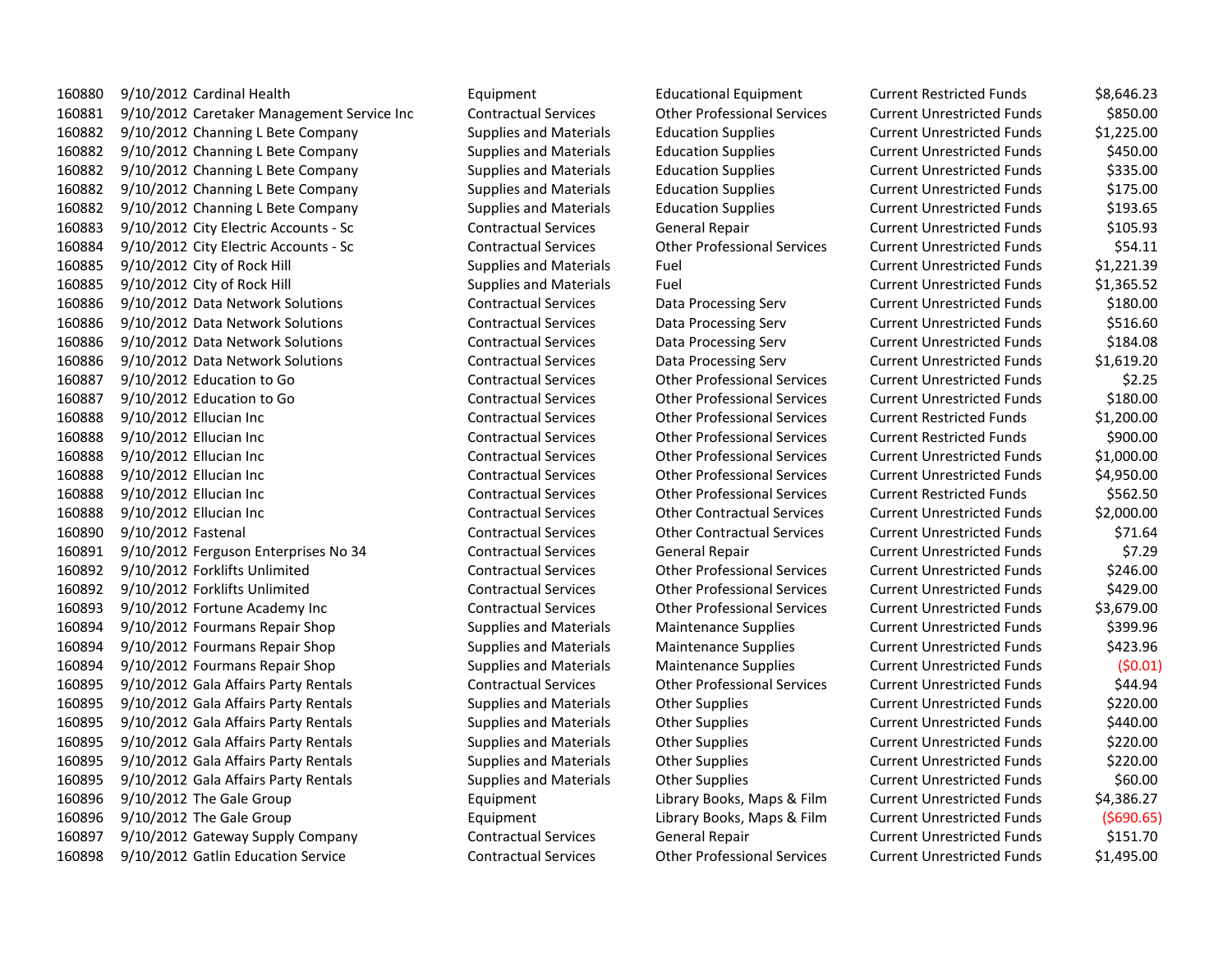9/10/2012 Graybar Electric Co Contractual Services General Repair Current Unrestricted Funds \$216.78 9/10/2012 Graybar Electric Co Contractual Services General Repair Current Unrestricted Funds \$230.33 9/10/2012 Graybar Electric Co Contractual Services General Repair Current Unrestricted Funds \$66.13 9/10/2012 Honey Baked Ham Company Supplies and Materials Food Supplies Current Unrestricted Funds \$449.54 9/10/2012 Infolab Inc Supplies and Materials Education Supplies Current Unrestricted Funds \$42.00 9/10/2012 Infolab Inc Supplies and Materials Education Supplies Current Unrestricted Funds \$10.40 9/10/2012 Infolab Inc Supplies and Materials Education Supplies Current Unrestricted Funds \$57.00 9/10/2012 Infolab Inc Supplies and Materials Education Supplies Current Unrestricted Funds \$6.00 9/10/2012 Infolab Inc Supplies and Materials Education Supplies Current Unrestricted Funds (\$0.01) 9/10/2012 Ingram Library Services Equipment Library Books, Maps & Film Current Unrestricted Funds \$178.70 9/10/2012 Ingram Library Services Equipment Library Books, Maps & Film Current Unrestricted Funds (\$84.99) 9/10/2012 Interior Plantscapes Llc Contractual Services Other Contractual Services Current Unrestricted Funds \$268.00 9/10/2012 Interior Plantscapes Llc Contractual Services Other Contractual Services Current Unrestricted Funds \$268.00 9/10/2012 Kaplan Early Learning Co Supplies and Materials Other Supplies Current Unrestricted Funds \$2,879.64 9/10/2012 Kaplan Early Learning Co Supplies and Materials Other Supplies Current Unrestricted Funds \$647.08 9/10/2012 Mid-Carolina Ahec, Inc. Contractual Services Other Professional Services Current Unrestricted Funds \$28.00 9/10/2012 Mid-Carolina Ahec, Inc. Contractual Services Other Professional Services Current Unrestricted Funds \$8.00 9/10/2012 Morton Amusement Supplies and Materials Other Supplies Current Unrestricted Funds \$400.00 9/10/2012 Morton Amusement Supplies and Materials Other Supplies Current Unrestricted Funds \$100.00 9/10/2012 Newk's Express Cafe Supplies and Materials Food Supplies Current Unrestricted Funds \$360.00 9/10/2012 Oce' Imagistec Inc Fixed Charges Rental Other Current Unrestricted Funds \$15.29 9/10/2012 Our Three Sons Broadcasting Contractual Services Advertising Current Unrestricted Funds \$1,599.00 9/10/2012 Outdoor Equipment Distributors Supplies and Materials Maintenance Supplies Current Unrestricted Funds \$2,587.50 9/10/2012 Panera Llc Supplies and Materials Food Supplies Current Unrestricted Funds \$170.53 9/10/2012 Porter Paints Contractual Services General Repair Current Unrestricted Funds \$278.63 9/10/2012 Porter Paints Contractual Services General Repair Current Unrestricted Funds \$299.02 9/10/2012 Professional Printers Inc Contractual Services Advertising Current Unrestricted Funds \$1,185.00 9/10/2012 Professional Printers Inc Contractual Services Advertising Current Unrestricted Funds \$195.00 9/10/2012 Record Storage Systems Contractual Services Data Processing Serv Current Unrestricted Funds \$142.30 9/10/2012 Rittenhouse Book Distributors Equipment Library Books, Maps & Film Current Unrestricted Funds \$69.26 9/10/2012 Rittenhouse Book Distributors Equipment Library Books, Maps & Film Current Unrestricted Funds \$46.16 9/10/2012 Robroy Energy System Contractual Services Other Professional Services Current Unrestricted Funds \$601.00 9/10/2012 S C Chapter National Safety Council Supplies and Materials Education Supplies Current Unrestricted Funds \$450.00 9/10/2012 S C Chapter National Safety Council Contractual Services Other Professional Services Current Unrestricted Funds \$55.00 9/10/2012 S C O I S Contractual Services Other Contractual Services Current Unrestricted Funds \$395.00 9/10/2012 Simplex Grinnell Lp Contractual Services Other Contractual Services Current Unrestricted Funds \$1,224.00 9/10/2012 Simplex Grinnell Lp Contractual Services Other Contractual Services Current Unrestricted Funds \$830.00 9/10/2012 Simplex Grinnell Lp Contractual Services Other Contractual Services Current Unrestricted Funds \$683.00 9/10/2012 Simplex Grinnell Lp Contractual Services Other Contractual Services Current Unrestricted Funds \$995.00 9/10/2012 Simplex Grinnell Lp Contractual Services Other Contractual Services Current Unrestricted Funds \$613.00 9/10/2012 Simplex Grinnell Lp Contractual Services Other Contractual Services Current Unrestricted Funds \$1,085.00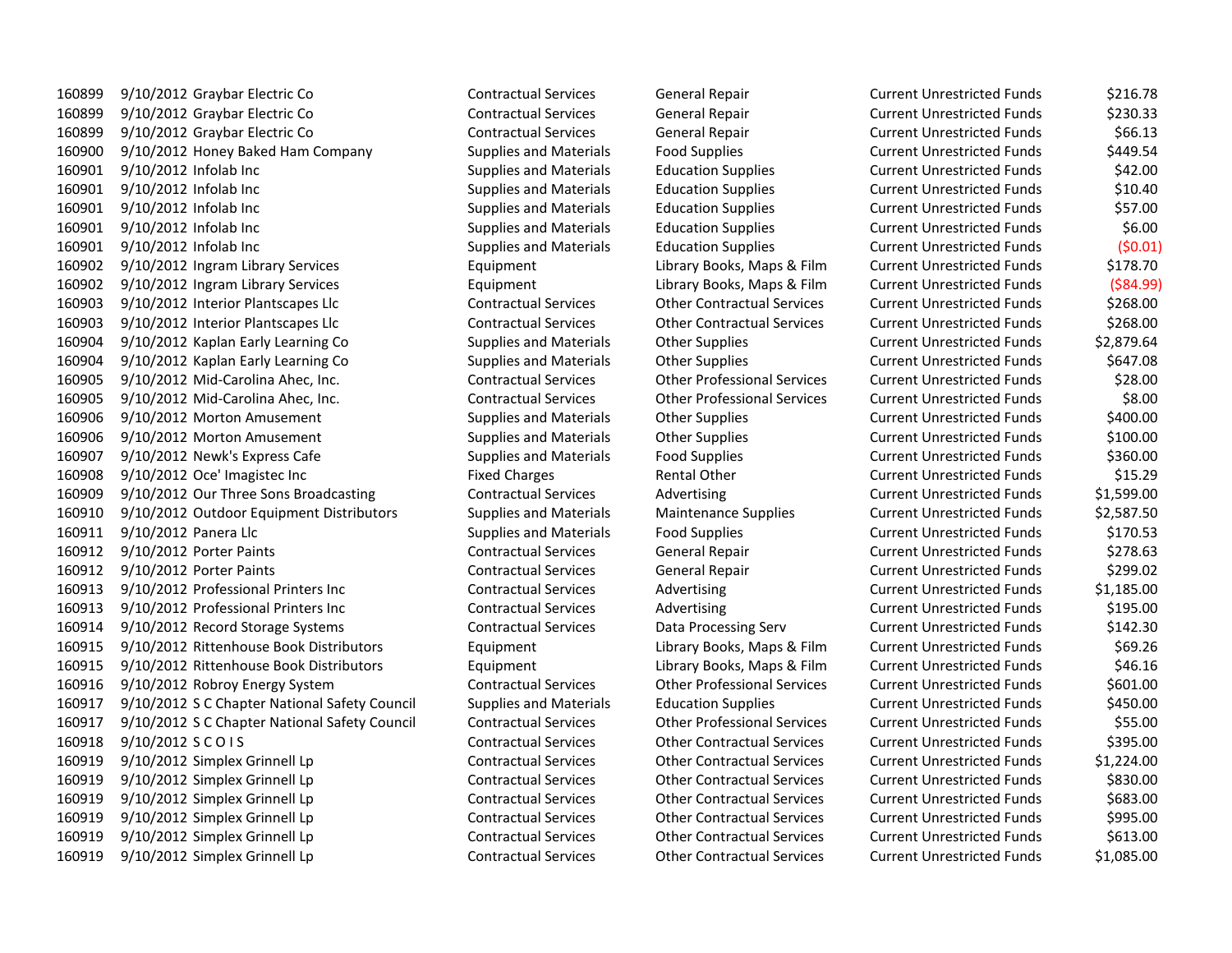9/10/2012 Simplex Grinnell Lp Contractual Services Other Contractual Services Current Unrestricted Funds \$1,186.00 9/10/2012 Simplex Grinnell Lp Contractual Services Other Contractual Services Current Unrestricted Funds \$1,468.00 9/10/2012 Simplex Grinnell Lp Contractual Services Other Contractual Services Current Unrestricted Funds \$1,057.00 9/10/2012 Simplex Grinnell Lp Contractual Services Other Contractual Services Current Unrestricted Funds \$850.00 9/10/2012 Simplex Grinnell Lp Contractual Services Other Contractual Services Current Unrestricted Funds \$869.00 9/10/2012 Simplex Grinnell Lp Contractual Services Other Contractual Services Current Unrestricted Funds \$661.00 9/10/2012 Simplex Grinnell Lp Contractual Services Other Contractual Services Current Unrestricted Funds \$1,030.00 9/10/2012 Simplex Grinnell Lp Contractual Services Other Contractual Services Current Unrestricted Funds \$803.00 9/10/2012 Simplex Grinnell Lp Contractual Services Other Contractual Services Current Unrestricted Funds \$656.00 9/10/2012 Simplex Grinnell Lp Contractual Services Other Contractual Services Current Unrestricted Funds \$2,645.00 9/10/2012 Snipes Supplies and Materials Janitorial Supplies Current Unrestricted Funds \$444.36 9/10/2012 Snipes Supplies and Materials Janitorial Supplies Current Unrestricted Funds \$365.81 9/10/2012 Snipes Supplies and Materials Janitorial Supplies Current Unrestricted Funds \$130.82 9/10/2012 Snipes Supplies and Materials Janitorial Supplies Current Unrestricted Funds \$130.82 9/10/2012 Southeastern Paper Group, Inc Supplies and Materials Janitorial Supplies Current Unrestricted Funds \$539.80 9/10/2012 Southeastern Paper Group, Inc Supplies and Materials Janitorial Supplies Current Unrestricted Funds \$508.13 9/10/2012 Staffmark Contractual Services Other Contractual Services Current Unrestricted Funds \$1,394.00 9/10/2012 Staffmark Contractual Services Other Contractual Services Current Unrestricted Funds \$1,305.68 9/10/2012 Staffmark Contractual Services Other Professional Services Current Unrestricted Funds \$415.03 9/10/2012 Staffmark Contractual Services Other Professional Services Current Unrestricted Funds \$268.17 9/10/2012 U Save Auto Rental Travel Travel Current Unrestricted Funds \$65.15 9/10/2012 U Save Auto Rental Travel Travel Current Unrestricted Funds \$47.74 9/10/2012 U Save Auto Rental Travel Travel Current Unrestricted Funds \$138.57 9/10/2012 Valley Proteins, Inc Contractual Services Other Professional Services Current Unrestricted Funds \$275.00 9/10/2012 West Group Equipment Library Books, Maps & Film Current Unrestricted Funds \$94.56 9/10/2012 West Group Equipment Library Books, Maps & Film Current Unrestricted Funds \$819.23 9/10/2012 West Group Equipment Library Books, Maps & Film Current Unrestricted Funds \$681.00 9/10/2012 West Group Equipment Library Books, Maps & Film Current Unrestricted Funds \$472.80 9/10/2012 West Group Equipment Library Books, Maps & Film Current Unrestricted Funds \$684.20 9/10/2012 Your Event Source Supplies and Materials Other Supplies Current Unrestricted Funds \$2,000.00 9/12/2012 Sysco Food Services of Charlotte Ll Supplies and Materials Food Supplies Current Unrestricted Funds (\$23.90) 9/12/2012 Sysco Food Services of Charlotte Ll Supplies and Materials Food Supplies Current Unrestricted Funds \$1,298.54 9/12/2012 Sysco Food Services of Charlotte Ll Supplies and Materials Food Supplies Current Unrestricted Funds \$824.76 9/12/2012 Sysco Food Services of Charlotte Ll Supplies and Materials Food Supplies Current Unrestricted Funds \$50.45 9/12/2012 Sysco Food Services of Charlotte Ll Supplies and Materials Food Supplies Current Unrestricted Funds \$944.32 9/12/2012 Sysco Food Services of Charlotte Ll Supplies and Materials Food Supplies Current Unrestricted Funds \$1,105.87 9/12/2012 Sysco Food Services of Charlotte Ll Supplies and Materials Food Supplies Current Unrestricted Funds \$947.18 9/13/2012 Duke Energy Contractual Services Utilities Current Unrestricted Funds \$643.79 9/13/2012 Duke Energy Contractual Services Utilities Current Unrestricted Funds \$386.37 9/13/2012 Duke Energy Contractual Services Utilities Current Unrestricted Funds \$231.81 9/13/2012 York Technical College Foundation Fixed Charges Rent Non State Current Unrestricted Funds \$1,607.53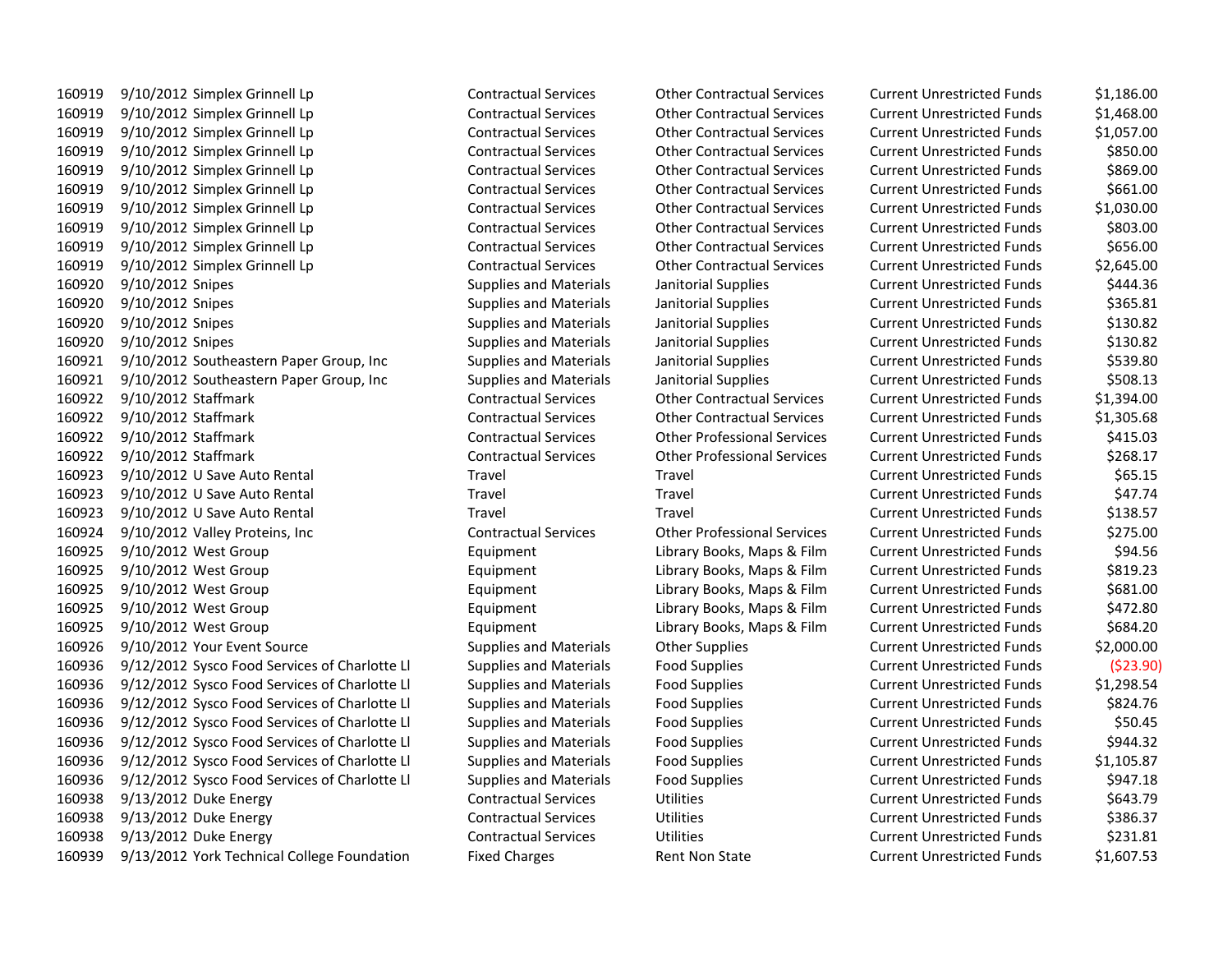9/13/2012 York Technical College Foundation Fixed Charges Rent Non State Current Unrestricted Funds \$3,082.37 9/13/2012 York Technical College Foundation Fixed Charges Rent Non State Current Unrestricted Funds \$1,666.66 9/13/2012 York Technical College Foundation Fixed Charges Rent Non State Current Unrestricted Funds \$1,666.66 9/14/2012 Adams Services Llc Contractual Services Other Professional Services Current Unrestricted Funds \$275.00 9/14/2012 Adams Services Llc Contractual Services Other Professional Services Current Unrestricted Funds \$340.00 9/14/2012 Airgas National Welders Supplies and Materials Education Supplies Current Unrestricted Funds \$278.54 9/14/2012 Alliedbarton Security Services Llc Contractual Services Other Contractual Services Current Unrestricted Funds \$780.90 9/14/2012 Canteen Vending Supplies and Materials Food Supplies Current Unrestricted Funds \$163.44 9/14/2012 Career Step Llc Contractual Services Other Professional Services Current Unrestricted Funds \$1,659.95 9/14/2012 Career Step Llc Contractual Services Other Professional Services Current Unrestricted Funds \$1,379.95 9/14/2012 City Electric Accounts - Sc Contractual Services General Repair Current Unrestricted Funds \$160.50 9/14/2012 Graybar Electric Co Contractual Services General Repair Current Unrestricted Funds \$165.51 9/14/2012 Oce' Imagistec Inc Fixed Charges Leased To Own Equip Current Unrestricted Funds \$418.66 9/14/2012 Oce' Imagistec Inc Fixed Charges Leased To Own Equip Current Unrestricted Funds \$76.21 9/14/2012 Oce' Imagistec Inc Fixed Charges Leased To Own Equip Current Unrestricted Funds \$2,238.84 9/14/2012 Oce' Imagistec Inc Fixed Charges Leased To Own Equip Current Unrestricted Funds \$449.87 9/14/2012 Oce' Imagistec Inc Fixed Charges Leased To Own Equip Current Unrestricted Funds \$1,671.23 9/14/2012 Ontario Investments Inc Fixed Charges Leased To Own Equip Current Unrestricted Funds \$1,414.35 9/14/2012 Ontario Investments Inc Fixed Charges Leased To Own Equip Current Unrestricted Funds \$1,414.35 9/14/2012 Ontario Investments Inc Fixed Charges Leased To Own Equip Current Unrestricted Funds \$1,414.35 9/14/2012 Ontario Investments Inc Fixed Charges Rental Other Current Unrestricted Funds \$156.22 9/14/2012 Ontario Investments Inc Fixed Charges Rental Other Current Unrestricted Funds \$156.22 9/14/2012 Ontario Investments Inc Fixed Charges Rental Other Current Unrestricted Funds \$156.22 9/14/2012 Ontario Investments Inc Fixed Charges Leased To Own Equip Current Unrestricted Funds \$196.64 9/14/2012 Ontario Investments Inc Fixed Charges Leased To Own Equip Current Unrestricted Funds \$196.64 9/14/2012 Ontario Investments Inc Fixed Charges Leased To Own Equip Current Unrestricted Funds \$196.64 9/14/2012 Ontario Investments Inc Fixed Charges Leased To Own Equip Current Unrestricted Funds \$189.80 9/14/2012 Ontario Investments Inc Fixed Charges Leased To Own Equip Current Unrestricted Funds \$189.80 9/14/2012 Ontario Investments Inc Fixed Charges Leased To Own Equip Current Unrestricted Funds \$189.80 9/14/2012 S C State Board for Tech and Comp E Contractual Services Other Professional Services Current Unrestricted Funds \$97.10 9/14/2012 S C State Board for Tech and Comp E Contractual Services Other Professional Services Current Unrestricted Funds \$271.89 9/14/2012 S C State Board for Tech and Comp E Contractual Services Other Professional Services Current Unrestricted Funds \$211.54 9/14/2012 S C State Board for Tech and Comp E Contractual Services Other Professional Services Current Unrestricted Funds \$435.02 9/14/2012 Oclc Net Library Equipment Library Books, Maps & Film Current Unrestricted Funds \$3,423.11 9/14/2012 Oclc Net Library Contractual Services Other Professional Services Current Unrestricted Funds (\$3.99) 9/14/2012 Oclc Net Library Contractual Services Other Professional Services Current Unrestricted Funds (\$5.76) 9/14/2012 Ontario Investments Inc Fixed Charges Leased To Own Equip Current Unrestricted Funds \$1,305.39 9/14/2012 Ontario Investments Inc Fixed Charges Leased To Own Equip Current Unrestricted Funds \$1,305.39 9/14/2012 Ontario Investments Inc Fixed Charges Leased To Own Equip Current Unrestricted Funds \$1,305.39 9/14/2012 Airgas National Welders Supplies and Materials Education Supplies Current Unrestricted Funds \$337.05 9/14/2012 Airgas National Welders Supplies and Materials Education Supplies Current Unrestricted Funds \$281.23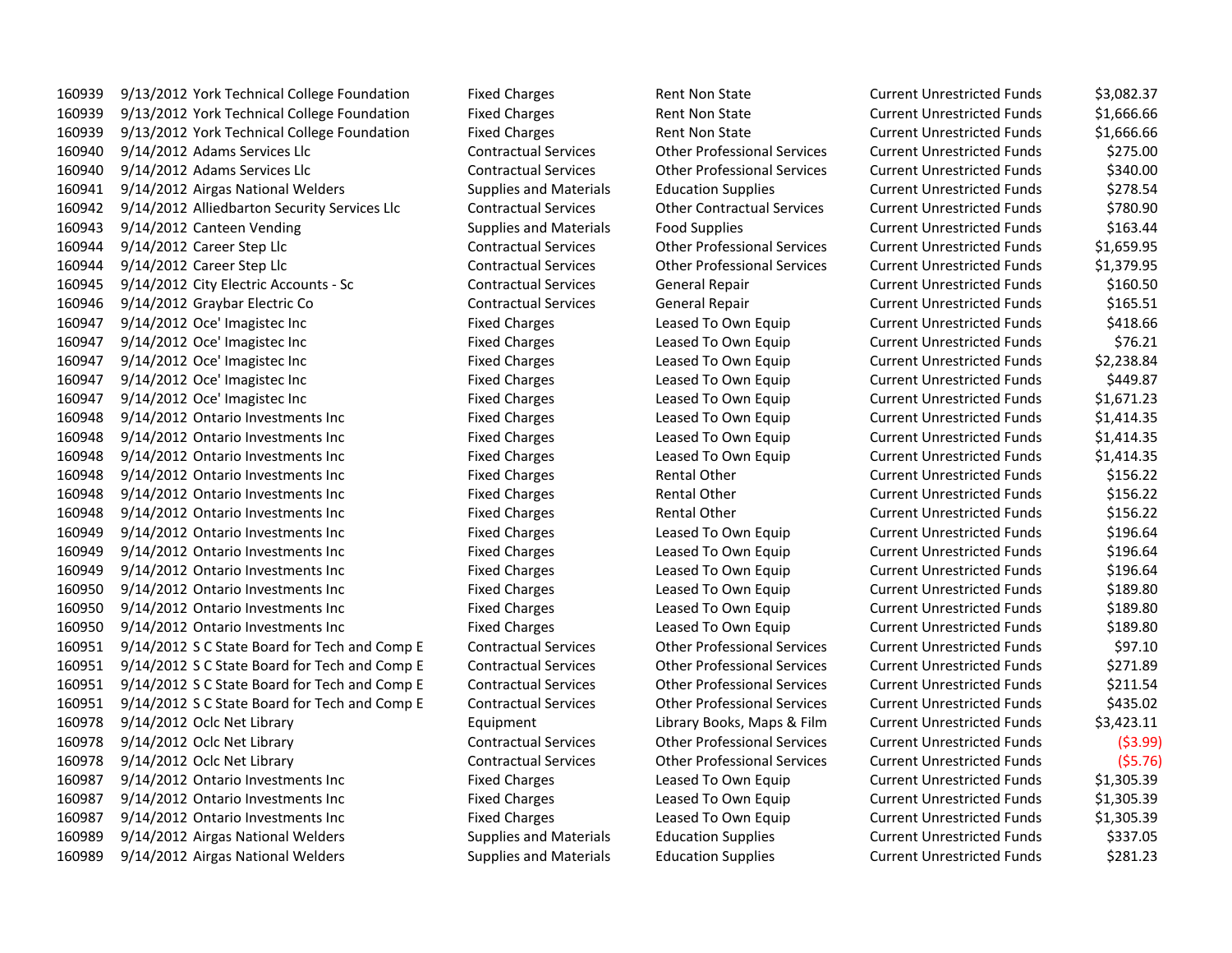9/14/2012 City Club of Rock Hill Fixed Charges Dues & Membership Fees Current Unrestricted Funds \$58.33 9/14/2012 City Club of Rock Hill Fixed Charges Dues & Membership Fees Current Unrestricted Funds \$33.33 9/14/2012 Midcom Data Technologies Contractual Services General Repair Current Unrestricted Funds \$1,771.49 9/14/2012 Natl Assoc of Student Fin Aid Admin Travel Out of State Registration Fees Current Unrestricted Funds \$75.00 9/14/2012 S C State Board for Tech and Comp E Contractual Services Utilities Current Unrestricted Funds \$10,000.00 9/17/2012 Chester Metropolitan District Contractual Services Utilities Current Unrestricted Funds \$534.72 9/17/2012 Chester Metropolitan District Contractual Services Utilities Current Unrestricted Funds \$81.00 9/17/2012 Chester Rental Uniform Supplies and Materials Clothing Supplies Current Unrestricted Funds \$12.18 9/17/2012 Chester Rental Uniform Current Liabilities Uniform Current Unrestricted Funds \$12.18 9/17/2012 Chester Rental Uniform Current Liabilities Uniform Current Unrestricted Funds \$12.18 9/17/2012 Chester Rental Uniform Supplies and Materials Clothing Supplies Current Unrestricted Funds \$12.18 9/17/2012 Chester Rental Uniform Supplies and Materials Clothing Supplies Current Unrestricted Funds \$12.18 9/17/2012 Chester Rental Uniform Current Liabilities Uniform Current Unrestricted Funds \$12.18 9/17/2012 Chester Rental Uniform Current Liabilities Uniform Current Unrestricted Funds \$12.18 9/17/2012 Chester Rental Uniform Supplies and Materials Clothing Supplies Current Unrestricted Funds \$12.18 9/17/2012 Chester Rental Uniform Supplies and Materials Clothing Supplies Current Unrestricted Funds \$1.46 9/19/2012 S C Technical College System Contractual Services Registration Fee Current Unrestricted Funds \$40.00 9/20/2012 American Assoc of Coll Reg and Adm Fixed Charges Dues & Membership Fees Current Unrestricted Funds \$812.00 9/20/2012 Applied Technology Center Supplies and Materials Other Supplies Current Restricted Funds \$650.00 9/20/2012 Applied Technology Center Supplies and Materials Other Supplies Current Restricted Funds \$150.00 9/20/2012 Autodesk University Travel Out of State Registration Fees Current Unrestricted Funds \$1,075.00 9/20/2012 Bank of America Current Liabilities A/P Bank of America Current Unrestricted Funds \$176,567.96 9/20/2012 Barnes and Noble College Bookstore Current Liabilities A/P College Barnes & Noble Current Unrestricted Funds \$432.38 9/20/2012 Boykin and Davis Llc Contractual Services Legal Services Current Unrestricted Funds \$125.78 9/20/2012 Dell Marketing Usa Lp Travel Out of State Registration Fees Current Unrestricted Funds \$1,595.00 9/20/2012 Forrest T Jones Consulting Co Fixed Charges Dues & Membership Fees Current Unrestricted Funds \$321.30 9/20/2012 Kiwanis Club of Rock Hill Fixed Charges Dues & Membership Fees Current Unrestricted Funds \$325.00 9/20/2012 National Council for Marketing and Contractual Services Other Professional Services Current Unrestricted Funds \$450.00 9/20/2012 National Council for Marketing and Contractual Services Other Professional Services Current Unrestricted Funds \$150.00 9/20/2012 Natl Assoc for the Edu of Young Chi Fixed Charges Dues & Membership Fees Current Unrestricted Funds \$1,530.00 9/20/2012 Natl Fire Protection Company Fixed Charges Dues & Membership Fees Current Unrestricted Funds \$165.00 9/20/2012 Reserve Account Supplies and Materials Postage Current Unrestricted Funds \$6,000.00 9/20/2012 S C Council of Deans and Dir of Nur Fixed Charges Dues & Membership Fees Current Unrestricted Funds \$75.00 9/20/2012 S C Nursery and Landscape Associati Contractual Services Registration Fee Current Unrestricted Funds \$45.00 9/20/2012 S C Nursery and Landscape Associati Contractual Services Registration Fee Current Unrestricted Funds \$45.00 9/20/2012 Screening for Mental Health Inc Supplies and Materials Education Supplies Current Unrestricted Funds \$425.00 9/20/2012 Surveillance, Resources, and Invest Contractual Services Other Professional Services Current Unrestricted Funds \$1,689.50 9/20/2012 Carolinas Assoc of Collegiate Regis Fixed Charges Dues & Membership Fees Current Unrestricted Funds \$100.00 9/20/2012 Quality Cleaning Janitor Services, Contractual Services Other Professional Services Current Unrestricted Funds \$500.00 9/24/2012 Adams Outdoor Advertising of Nc Contractual Services Advertising Current Unrestricted Funds \$1,650.00 9/24/2012 Airgas National Welders Contractual Services Other Professional Services Current Unrestricted Funds \$10.61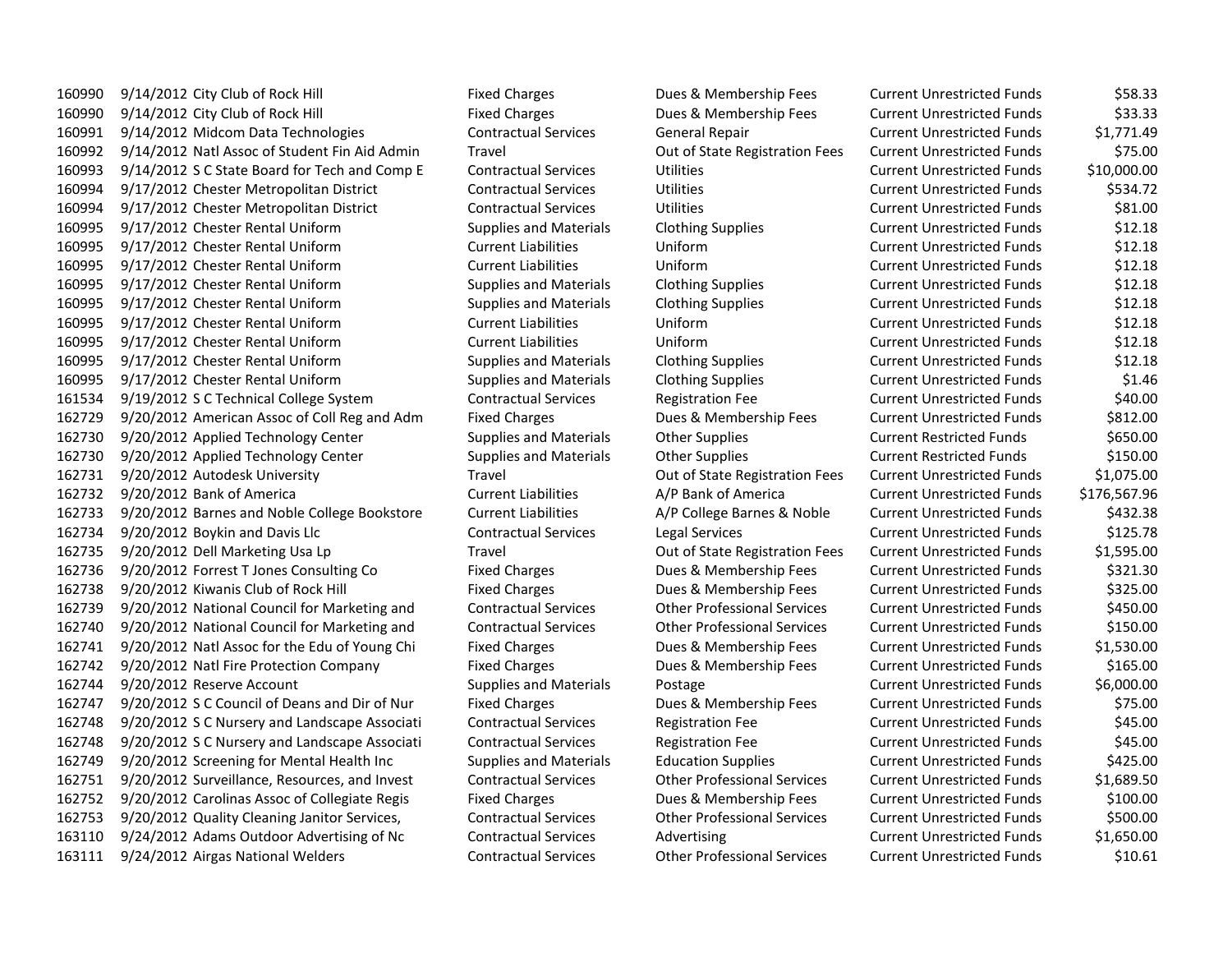| 163111 |                 | 9/24/2012 Airgas National Weld  |
|--------|-----------------|---------------------------------|
| 163112 |                 | 9/24/2012 Alliedbarton Securit  |
| 163113 | 9/24/2012 Alsco |                                 |
| 163114 |                 | 9/24/2012 Atlanta Dental Supp   |
| 163114 |                 | 9/24/2012 Atlanta Dental Supp   |
| 163115 |                 | 9/24/2012 Joyce S. Baker        |
| 163116 |                 | 9/24/2012 Berry Company         |
| 163116 |                 | 9/24/2012 Berry Company         |
| 163117 | 9/24/2012 Bi Lo |                                 |
| 163117 | 9/24/2012 Bi Lo |                                 |
| 163118 |                 | 9/24/2012 Canteen Vending       |
| 163118 |                 | 9/24/2012 Canteen Vending       |
| 163119 |                 | 9/24/2012 City Electric Account |
| 163120 | 9/24/2012       | Demco                           |
| 163120 | 9/24/2012       | Demco                           |
| 163120 | 9/24/2012       | Demco                           |
| 163120 | 9/24/2012       | Demco                           |
| 163120 | 9/24/2012 Demco |                                 |
| 163120 | 9/24/2012       | Demco                           |
| 163120 | 9/24/2012       | Demco                           |
| 163120 | 9/24/2012       | Demco                           |
| 163120 | 9/24/2012       | Demco                           |
| 163120 | 9/24/2012       | Demco                           |
| 163120 | 9/24/2012       | Demco                           |
| 163120 | 9/24/2012       | Demco                           |
| 163120 | 9/24/2012       | Demco                           |
| 163120 | 9/24/2012       | Demco                           |
| 163120 | 9/24/2012       | Demco                           |
| 163120 | 9/24/2012       | Demco                           |
| 163120 | 9/24/2012       | Demco                           |
| 163120 | 9/24/2012       | Demco                           |
| 163120 | 9/24/2012       | Demco                           |
| 163120 | 9/24/2012       | Demco                           |
| 163120 | 9/24/2012       | Demco                           |
| 163120 | 9/24/2012       | Demco                           |
| 163120 | 9/24/2012       | Demco                           |
| 163120 | 9/24/2012       | Demco                           |
| 163120 | 9/24/2012       | Demco                           |
| 163120 | 9/24/2012       | Demco                           |
| 163120 | 9/24/2012       | Demco                           |
| 163120 | 9/24/2012       | Demco                           |

| 163111 | 9/24/2012 Airgas National Welders            | <b>Supplies and Materials</b> | <b>Education Supplies</b>          | <b>Current Unrestricted Funds</b> | \$91.94    |
|--------|----------------------------------------------|-------------------------------|------------------------------------|-----------------------------------|------------|
| 163112 | 9/24/2012 Alliedbarton Security Services Llc | <b>Contractual Services</b>   | <b>Other Contractual Services</b>  | <b>Current Unrestricted Funds</b> | \$822.00   |
| 163113 | 9/24/2012 Alsco                              | <b>Supplies and Materials</b> | <b>Major Supplies</b>              | <b>Current Unrestricted Funds</b> | \$547.14   |
| 163114 | 9/24/2012 Atlanta Dental Supply              | <b>Contractual Services</b>   | General Repair                     | <b>Current Unrestricted Funds</b> | \$217.60   |
| 163114 | 9/24/2012 Atlanta Dental Supply              | <b>Contractual Services</b>   | General Repair                     | <b>Current Unrestricted Funds</b> | \$136.00   |
| 163115 | 9/24/2012 Joyce S. Baker                     | <b>Contractual Services</b>   | <b>Other Professional Services</b> | <b>Current Unrestricted Funds</b> | \$150.00   |
| 163116 | 9/24/2012 Berry Company                      | <b>Contractual Services</b>   | Advertising                        | <b>Current Unrestricted Funds</b> | \$88.00    |
| 163116 | 9/24/2012 Berry Company                      | <b>Contractual Services</b>   | Advertising                        | <b>Current Unrestricted Funds</b> | \$68.25    |
| 163117 | 9/24/2012 Bi Lo                              | <b>Supplies and Materials</b> | <b>Food Supplies</b>               | <b>Current Unrestricted Funds</b> | \$36.78    |
| 163117 | 9/24/2012 Bi Lo                              | <b>Supplies and Materials</b> | <b>Food Supplies</b>               | <b>Current Unrestricted Funds</b> | \$75.00    |
| 163118 | 9/24/2012 Canteen Vending                    | <b>Supplies and Materials</b> | <b>Food Supplies</b>               | <b>Current Unrestricted Funds</b> | \$192.93   |
| 163118 | 9/24/2012 Canteen Vending                    | <b>Supplies and Materials</b> | <b>Food Supplies</b>               | <b>Current Unrestricted Funds</b> | \$160.17   |
| 163119 | 9/24/2012 City Electric Accounts - Sc        | <b>Contractual Services</b>   | General Repair                     | <b>Current Unrestricted Funds</b> | \$1,840.97 |
| 163120 | 9/24/2012 Demco                              | <b>Supplies and Materials</b> | <b>Office Supplies</b>             | <b>Current Unrestricted Funds</b> | \$69.10    |
| 163120 | 9/24/2012 Demco                              | <b>Supplies and Materials</b> | <b>Office Supplies</b>             | <b>Current Unrestricted Funds</b> | \$12.50    |
| 163120 | 9/24/2012 Demco                              | <b>Supplies and Materials</b> | <b>Office Supplies</b>             | <b>Current Unrestricted Funds</b> | \$16.00    |
| 163120 | 9/24/2012 Demco                              | <b>Supplies and Materials</b> | <b>Office Supplies</b>             | <b>Current Unrestricted Funds</b> | \$26.40    |
| 163120 | 9/24/2012 Demco                              | <b>Supplies and Materials</b> | <b>Office Supplies</b>             | <b>Current Unrestricted Funds</b> | \$4.54     |
| 163120 | 9/24/2012 Demco                              | <b>Supplies and Materials</b> | <b>Office Supplies</b>             | <b>Current Unrestricted Funds</b> | \$37.44    |
| 163120 | 9/24/2012 Demco                              | <b>Supplies and Materials</b> | <b>Office Supplies</b>             | <b>Current Unrestricted Funds</b> | \$29.00    |
| 163120 | 9/24/2012 Demco                              | <b>Supplies and Materials</b> | <b>Office Supplies</b>             | <b>Current Unrestricted Funds</b> | \$6.95     |
| 163120 | 9/24/2012 Demco                              | <b>Supplies and Materials</b> | <b>Office Supplies</b>             | <b>Current Unrestricted Funds</b> | \$10.30    |
| 163120 | 9/24/2012 Demco                              | <b>Supplies and Materials</b> | <b>Office Supplies</b>             | <b>Current Unrestricted Funds</b> | \$52.02    |
| 163120 | 9/24/2012 Demco                              | <b>Supplies and Materials</b> | <b>Office Supplies</b>             | <b>Current Unrestricted Funds</b> | \$24.32    |
| 163120 | 9/24/2012 Demco                              | <b>Supplies and Materials</b> | Office Supplies                    | <b>Current Unrestricted Funds</b> | \$86.88    |
| 163120 | 9/24/2012 Demco                              | <b>Supplies and Materials</b> | <b>Office Supplies</b>             | <b>Current Unrestricted Funds</b> | \$31.47    |
| 163120 | 9/24/2012 Demco                              | <b>Supplies and Materials</b> | <b>Office Supplies</b>             | <b>Current Unrestricted Funds</b> | \$74.88    |
| 163120 | 9/24/2012 Demco                              | <b>Supplies and Materials</b> | <b>Office Supplies</b>             | <b>Current Unrestricted Funds</b> | \$16.92    |
| 163120 | 9/24/2012 Demco                              | <b>Supplies and Materials</b> | <b>Office Supplies</b>             | <b>Current Unrestricted Funds</b> | \$16.77    |
| 163120 | 9/24/2012 Demco                              | <b>Supplies and Materials</b> | <b>Office Supplies</b>             | <b>Current Unrestricted Funds</b> | \$101.96   |
| 163120 | 9/24/2012 Demco                              | <b>Supplies and Materials</b> | <b>Office Supplies</b>             | <b>Current Unrestricted Funds</b> | \$61.16    |
| 163120 | 9/24/2012 Demco                              | <b>Supplies and Materials</b> | <b>Office Supplies</b>             | <b>Current Unrestricted Funds</b> | \$203.97   |
| 163120 | 9/24/2012 Demco                              | <b>Supplies and Materials</b> | <b>Office Supplies</b>             | <b>Current Unrestricted Funds</b> | \$44.40    |
| 163120 | 9/24/2012 Demco                              | <b>Supplies and Materials</b> | <b>Office Supplies</b>             | <b>Current Unrestricted Funds</b> | \$73.45    |
| 163120 | 9/24/2012 Demco                              | <b>Supplies and Materials</b> | <b>Office Supplies</b>             | <b>Current Unrestricted Funds</b> | \$52.45    |
| 163120 | 9/24/2012 Demco                              | <b>Supplies and Materials</b> | <b>Office Supplies</b>             | <b>Current Unrestricted Funds</b> | \$50.94    |
| 163120 | 9/24/2012 Demco                              | <b>Supplies and Materials</b> | <b>Office Supplies</b>             | <b>Current Unrestricted Funds</b> | \$93.33    |
| 163120 | 9/24/2012 Demco                              | <b>Supplies and Materials</b> | <b>Office Supplies</b>             | <b>Current Unrestricted Funds</b> | \$35.68    |
| 163120 | 9/24/2012 Demco                              | <b>Supplies and Materials</b> | <b>Office Supplies</b>             | <b>Current Unrestricted Funds</b> | \$28.50    |
| 163120 | 9/24/2012 Demco                              | <b>Supplies and Materials</b> | <b>Office Supplies</b>             | <b>Current Unrestricted Funds</b> | \$22.70    |
| 163120 | 9/24/2012 Demco                              | <b>Supplies and Materials</b> | <b>Office Supplies</b>             | <b>Current Unrestricted Funds</b> | \$12.16    |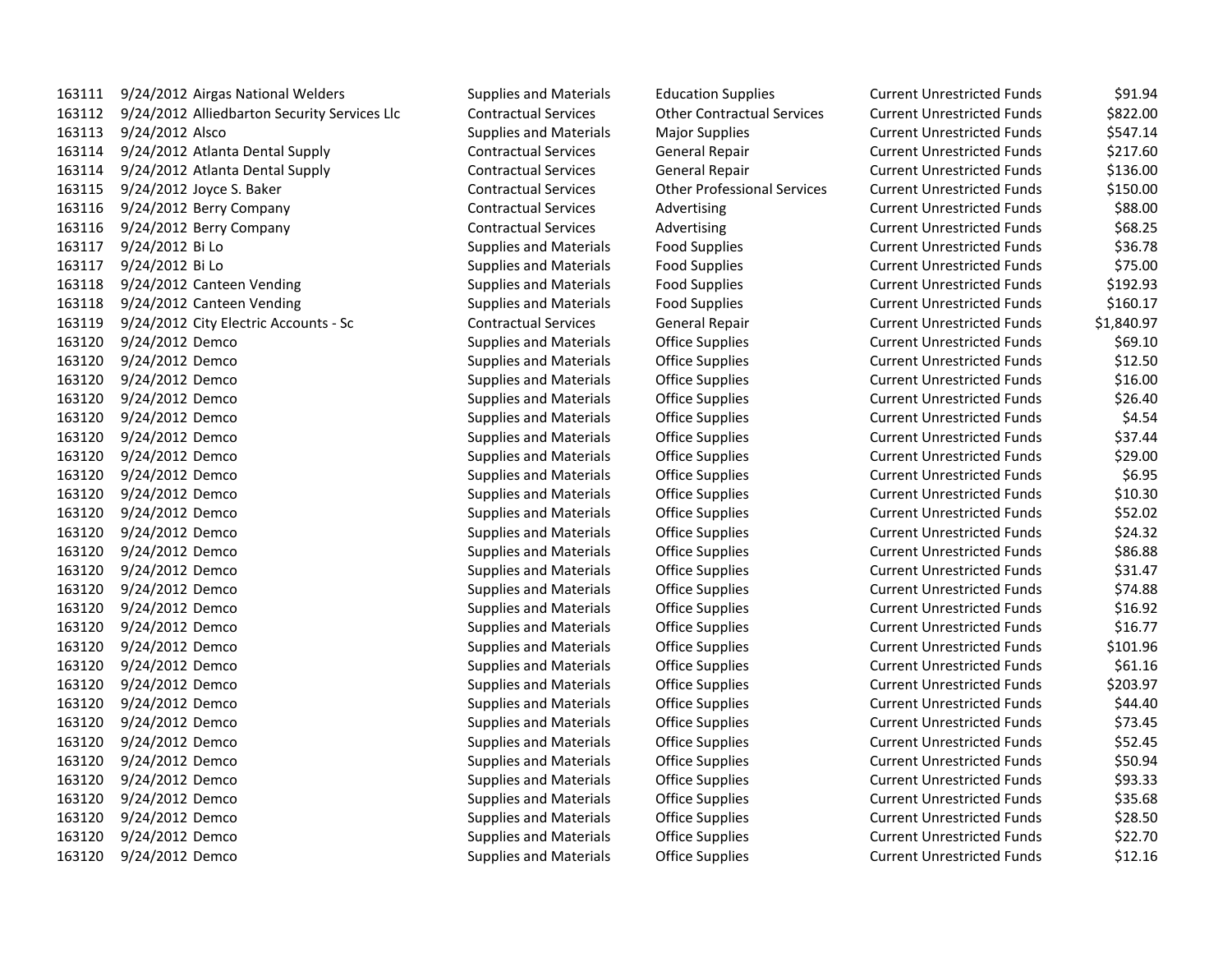9/24/2012 Demco Supplies and Materials Office Supplies Current Unrestricted Funds \$10.49 9/24/2012 Ebsco Subscription Services Equipment Library Books, Maps & Film Current Unrestricted Funds \$4,200.00 9/24/2012 Emerson Apparatus Company Equipment Non Capitalized Equipment Current Restricted Funds \$1,594.10 9/24/2012 Emerson Apparatus Company Equipment Non Capitalized Equipment Current Restricted Funds \$42.65 9/24/2012 Graybar Electric Co Contractual Services General Repair Current Unrestricted Funds \$1,044.00 9/24/2012 Graybar Electric Co Contractual Services General Repair Current Unrestricted Funds \$126.55 9/24/2012 Infolab Inc Supplies and Materials Education Supplies Current Unrestricted Funds \$863.00 9/24/2012 Infolab Inc Supplies and Materials Education Supplies Current Unrestricted Funds \$3.00 9/24/2012 Interior Plantscapes Llc Contractual Services Other Contractual Services Current Unrestricted Funds \$268.00 9/24/2012 Interstate Fleet Services Supplies and Materials Motor Vehicle Current Unrestricted Funds \$2,131.40 9/24/2012 Interstate Fleet Services Supplies and Materials Motor Vehicle Current Unrestricted Funds \$869.12 9/24/2012 Interstate Towing and Recovery Contractual Services Other Professional Services Current Unrestricted Funds \$100.00 9/24/2012 J and K Overhead Door Contractual Services General Repair Current Unrestricted Funds \$122.69 9/24/2012 J and K Overhead Door Contractual Services General Repair Current Unrestricted Funds \$305.90 9/24/2012 YTC Employee Contractual Services General Repair Current Unrestricted Funds \$185.96 9/24/2012 Lowes Home Centers Contractual Services General Repair Current Unrestricted Funds \$298.64 9/24/2012 Mid-Carolina Ahec, Inc. Contractual Services Other Professional Services Current Unrestricted Funds \$52.00 9/24/2012 Mid-Carolina Ahec, Inc. Contractual Services Other Professional Services Current Unrestricted Funds \$165.00 9/24/2012 Millsaps Plumbing and Pump Contractual Services Other Professional Services Current Unrestricted Funds \$75.60 9/24/2012 Overhead Door of Rock Hill Contractual Services General Repair Current Unrestricted Funds \$261.50 9/24/2012 Partnership Among S C Academic Libr Contractual Services Data Processing Serv Current Unrestricted Funds \$3,936.00 9/24/2012 Patterson Dental Company Supplies and Materials Education Supplies Current Unrestricted Funds \$1,900.32 9/24/2012 Pearson Education Inc Supplies and Materials Education Supplies Current Unrestricted Funds \$663.00 9/24/2012 Pearson Education Inc Supplies and Materials Education Supplies Current Unrestricted Funds \$18.82 9/24/2012 Porter Paints Contractual Services General Repair Current Unrestricted Funds \$12.83 9/24/2012 Porter Paints Contractual Services General Repair Current Unrestricted Funds \$267.07 9/24/2012 Porter Paints Contractual Services General Repair Current Unrestricted Funds \$264.42 9/24/2012 Quick Fuel Supplies and Materials Fuel Current Unrestricted Funds \$1,358.09 9/24/2012 Rittenhouse Book Distributors Equipment Library Books, Maps & Film Current Unrestricted Funds \$53.86 9/24/2012 Rittenhouse Book Distributors Equipment Library Books, Maps & Film Current Unrestricted Funds \$33.07 9/24/2012 Sign Techniques Contractual Services General Repair Current Unrestricted Funds \$162.64 9/24/2012 Snap Surveys, Ltd Contractual Services Other Contractual Services Current Unrestricted Funds \$2,750.00 9/24/2012 Snap Surveys, Ltd Contractual Services Other Contractual Services Current Unrestricted Funds \$1,750.00 9/24/2012 Sourceone Healthcare Supplies and Materials Medical & Lab Supplies Current Unrestricted Funds \$96.17 9/24/2012 Southeastern Paper Group, Inc Supplies and Materials Janitorial Supplies Current Unrestricted Funds \$1,117.03 9/24/2012 Southeastern Paper Group, Inc Supplies and Materials Janitorial Supplies Current Unrestricted Funds \$264.15 9/24/2012 Staffmark Contractual Services Other Contractual Services Current Unrestricted Funds \$1,139.00 9/24/2012 Staffmark Contractual Services Other Professional Services Current Unrestricted Funds \$255.00 9/24/2012 Staffmark Contractual Services Other Contractual Services Current Unrestricted Funds \$485.26 9/24/2012 Stericycle Inc Contractual Services Other Professional Services Current Unrestricted Funds \$541.65

9/24/2012 Trane U S Inc Contractual Services General Repair Current Unrestricted Funds \$1,340.00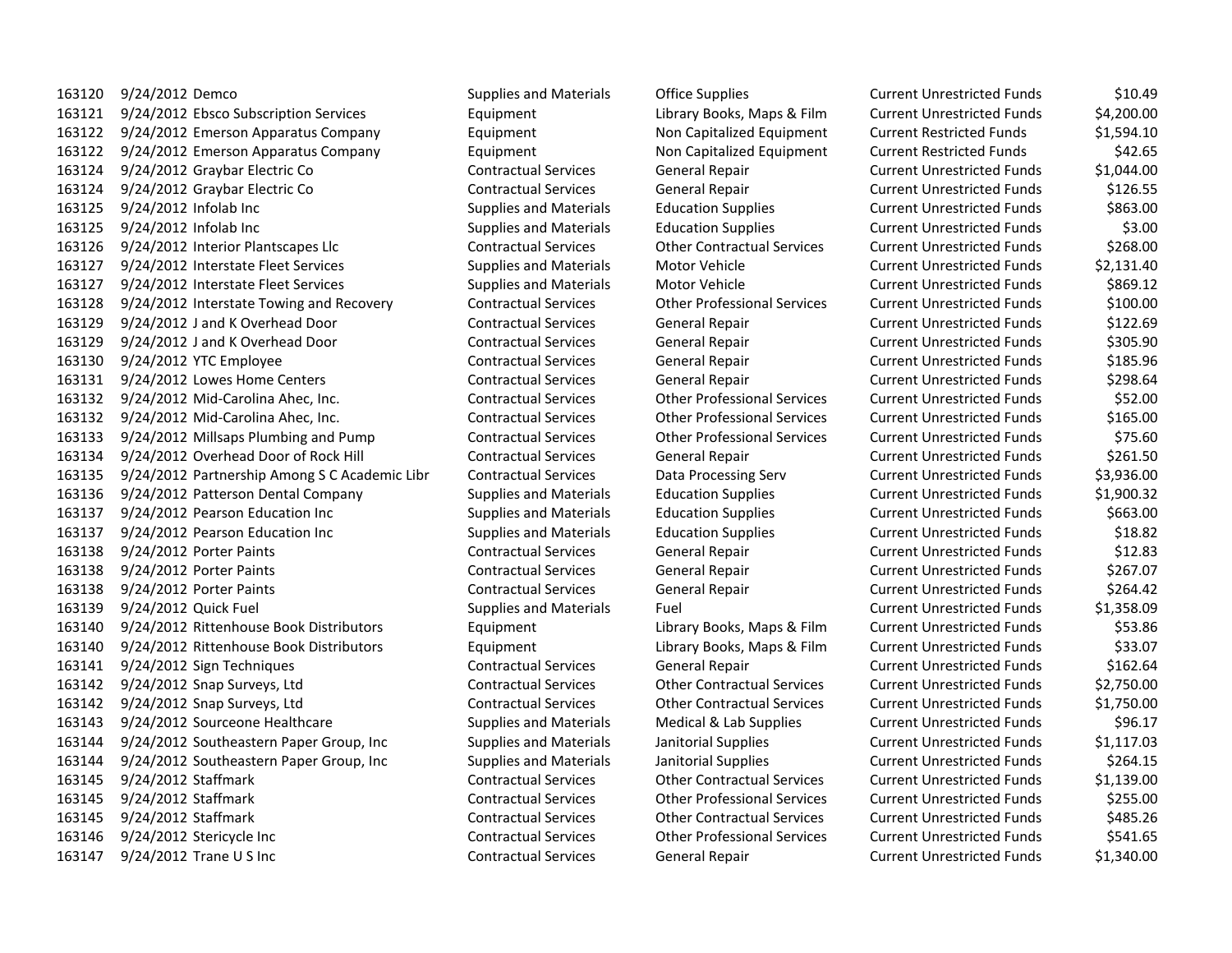9/24/2012 U Save Auto Rental Travel Travel Current Unrestricted Funds \$69.43 9/24/2012 U Save Auto Rental Travel Travel Current Unrestricted Funds \$59.09 9/24/2012 Waste Management of the Carolinas Contractual Services Utilities Current Unrestricted Funds \$167.55 9/24/2012 Watson Tate Savory Architects Inc Contractual Services Other Professional Services Current Unrestricted Funds \$2,000.00 9/24/2012 Ontario Investments Inc Fixed Charges Rental Data Processing Equip Current Unrestricted Funds \$96,120.81 9/24/2012 Ontario Investments Inc Fixed Charges Rental Data Processing Equip Current Unrestricted Funds \$41,194.63 9/24/2012 Ontario Investments Inc Fixed Charges Rental Data Processing Equip Current Unrestricted Funds \$7,306.87 9/24/2012 Ontario Investments Inc Fixed Charges Rental Data Processing Equip Current Unrestricted Funds \$3,131.51 9/24/2012 Ontario Investments Inc Fixed Charges Rental Data Processing Equip Current Unrestricted Funds \$87,021.29 9/24/2012 Ontario Investments Inc Fixed Charges Rental Data Processing Equip Current Unrestricted Funds \$37,294.84 9/24/2012 Ontario Investments Inc Fixed Charges Rental Data Processing Equip Current Unrestricted Funds \$9,101.94 9/24/2012 Ontario Investments Inc Fixed Charges Rental Data Processing Equip Current Unrestricted Funds \$4,265.80 9/24/2012 Ontario Investments Inc Fixed Charges Rental Data Processing Equip Current Unrestricted Funds \$1,828.20 9/24/2012 Ontario Investments Inc Fixed Charges Rental Data Processing Equip Current Unrestricted Funds \$463.25 9/26/2012 Chester News and Reporter Contractual Services Advertising Current Unrestricted Funds \$735.00 9/26/2012 Chester News and Reporter Contractual Services Advertising Current Unrestricted Funds \$735.00 9/26/2012 Chester News and Reporter Contractual Services Advertising Current Unrestricted Funds \$0.00 9/26/2012 Herald Publishing Contractual Services Advertising Current Unrestricted Funds \$8,151.97 9/26/2012 Herald Publishing Contractual Services Advertising Current Unrestricted Funds \$2,832.14 9/26/2012 Herald Publishing Contractual Services Advertising Current Unrestricted Funds \$9.18 9/26/2012 Herald Publishing Contractual Services Advertising Current Unrestricted Funds \$9.18 9/26/2012 Herald Publishing Contractual Services Advertising Current Unrestricted Funds \$9.18 9/26/2012 Herald Publishing Contractual Services Advertising Current Unrestricted Funds \$9.18 9/26/2012 Herald Publishing Contractual Services Advertising Current Unrestricted Funds \$9.18 9/26/2012 Herald Publishing Contractual Services Advertising Current Unrestricted Funds \$9.18 9/26/2012 Herald Publishing Contractual Services Advertising Current Unrestricted Funds \$9.18 9/26/2012 Herald Publishing Contractual Services Advertising Current Unrestricted Funds \$9.18 9/26/2012 Herald Publishing Contractual Services Advertising Current Unrestricted Funds \$9.18 9/26/2012 Herald Publishing Contractual Services Advertising Current Unrestricted Funds \$9.18 9/26/2012 Herald Publishing Contractual Services Advertising Current Unrestricted Funds \$9.18 9/26/2012 Lancaster News Contractual Services Advertising Current Unrestricted Funds \$1,300.00 9/26/2012 Lancaster News Contractual Services Advertising Current Unrestricted Funds \$500.00 9/26/2012 Lancaster News Contractual Services Advertising Current Unrestricted Funds \$0.00 9/26/2012 S C Etv Commission Contractual Services Utilities Current Unrestricted Funds \$10,000.00 9/26/2012 Carolinas Assoc of Collegiate Regis Travel In State Lodging Current Unrestricted Funds \$200.00 9/26/2012 College Reading and Learning Assoc Fixed Charges Dues & Membership Fees Current Unrestricted Funds \$60.00 9/26/2012 Nat'l Leauge for Nursing Accreditin Fixed Charges Dues & Membership Fees Current Unrestricted Funds \$1,200.00 9/26/2012 Nat'l Leauge for Nursing Accreditin Fixed Charges Dues & Membership Fees Current Unrestricted Funds \$2,400.00 9/27/2012 Act Compass/Esl Course Placement Se Contractual Services Other Professional Services Current Unrestricted Funds \$446.50 9/27/2012 Act Compass/Esl Course Placement Se Contractual Services Other Professional Services Current Unrestricted Funds \$559.50 9/27/2012 Adams Outdoor Advertising of Nc Contractual Services Advertising Current Unrestricted Funds \$1,650.00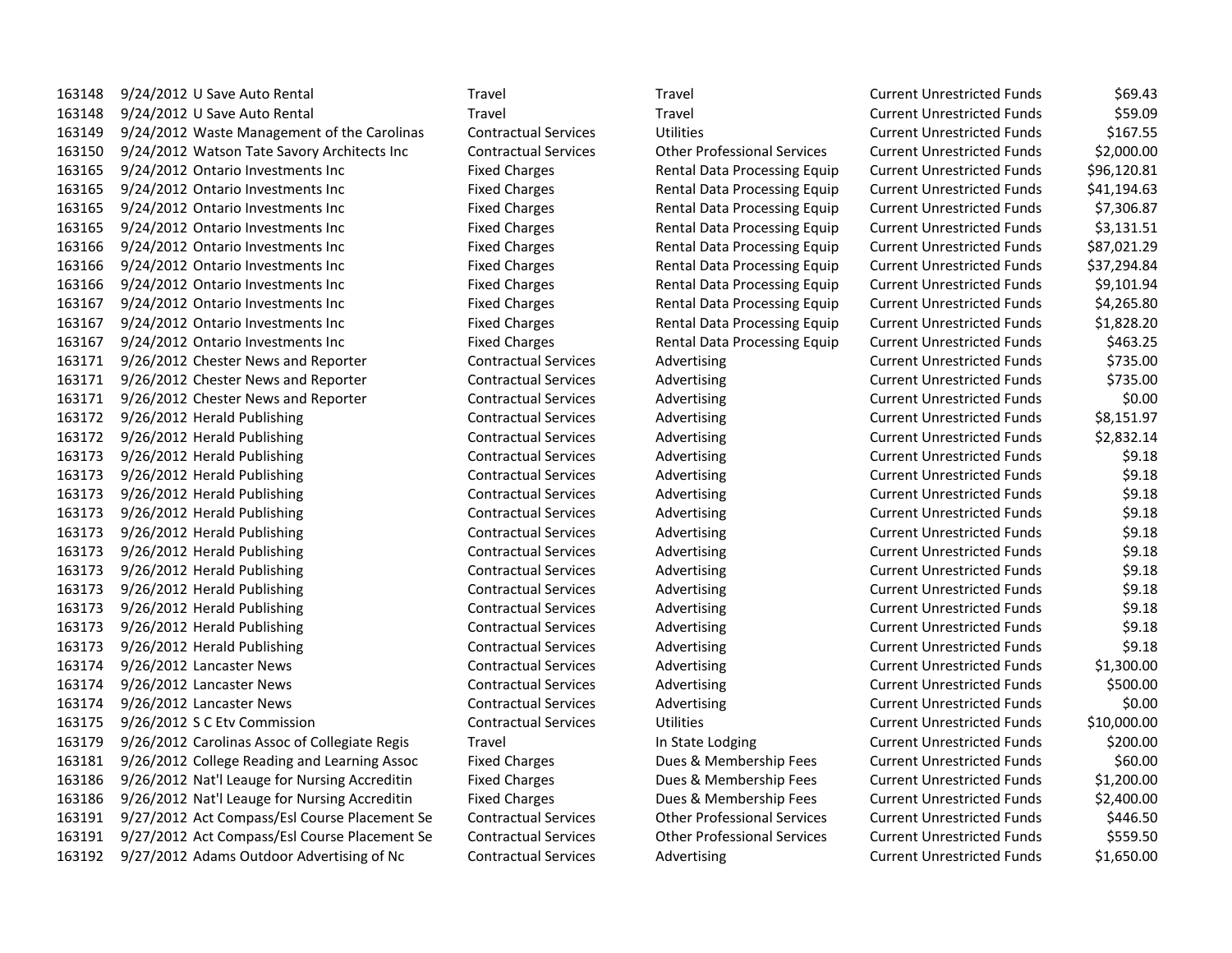| 163193   | 9/27/2012 Airgas National Welders           | Supplies and Materials        | <b>Education Supplies</b>            | <b>Current Unrestricted Funds</b> | \$140.48   |
|----------|---------------------------------------------|-------------------------------|--------------------------------------|-----------------------------------|------------|
| 163194   | 9/27/2012 Berry Company                     | <b>Contractual Services</b>   | Advertising                          | <b>Current Unrestricted Funds</b> | \$88.00    |
| 163195   | 9/27/2012 Cannon Painting Company           | <b>Contractual Services</b>   | <b>General Repair</b>                | <b>Current Unrestricted Funds</b> | \$220.00   |
| 163195   | 9/27/2012 Cannon Painting Company           | <b>Contractual Services</b>   | General Repair                       | <b>Current Unrestricted Funds</b> | \$595.00   |
| 163196   | 9/27/2012 Ellucian Inc                      | <b>Contractual Services</b>   | <b>Other Professional Services</b>   | <b>Current Restricted Funds</b>   | \$5,287.50 |
| 163196   | 9/27/2012 Ellucian Inc                      | <b>Contractual Services</b>   | <b>Other Professional Services</b>   | <b>Current Restricted Funds</b>   | \$1,732.50 |
| 163196   | 9/27/2012 Ellucian Inc                      | <b>Contractual Services</b>   | <b>Other Professional Services</b>   | <b>Current Unrestricted Funds</b> | \$1,687.50 |
| 163197   | 9/27/2012 Greens Commercial Cleaning, Inc.  | <b>Contractual Services</b>   | <b>Other Contractual Services</b>    | <b>Current Unrestricted Funds</b> | \$8,211.90 |
| 163198   | 9/27/2012 Honey Baked Ham Company           | <b>Supplies and Materials</b> | <b>Food Supplies</b>                 | <b>Current Unrestricted Funds</b> | \$109.77   |
| 163198   | 9/27/2012 Honey Baked Ham Company           | <b>Supplies and Materials</b> | <b>Food Supplies</b>                 | <b>Current Unrestricted Funds</b> | \$46.38    |
| 163198   | 9/27/2012 Honey Baked Ham Company           | <b>Supplies and Materials</b> | <b>Food Supplies</b>                 | <b>Current Unrestricted Funds</b> | \$268.65   |
| 163199   | 9/27/2012 Kone Inc                          | <b>Contractual Services</b>   | <b>Other Contractual Services</b>    | <b>Current Unrestricted Funds</b> | \$440.00   |
| 163200   | 9/27/2012 Oce' Imagistec Inc                | <b>Fixed Charges</b>          | Leased To Own Equip                  | <b>Current Unrestricted Funds</b> | \$2,971.75 |
| 163200   | 9/27/2012 Oce' Imagistec Inc                | <b>Fixed Charges</b>          | Leased To Own Equip                  | <b>Current Unrestricted Funds</b> | \$76.11    |
| 163200   | 9/27/2012 Oce' Imagistec Inc                | <b>Fixed Charges</b>          | <b>Rental Other</b>                  | <b>Current Unrestricted Funds</b> | \$19.90    |
| 163202   | 9/27/2012 Trimdata Corp                     | <b>Contractual Services</b>   | Data Processing Serv                 | <b>Current Unrestricted Funds</b> | \$7,000.00 |
| 163202   | 9/27/2012 Trimdata Corp                     | <b>Contractual Services</b>   | Data Processing Serv                 | <b>Current Unrestricted Funds</b> | \$6,650.00 |
| 163205   | 9/28/2012 Waste Management of the Carolinas | <b>Contractual Services</b>   | <b>Utilities</b>                     | <b>Current Unrestricted Funds</b> | \$160.32   |
| 163205   | 9/28/2012 Waste Management of the Carolinas | <b>Contractual Services</b>   | <b>Utilities</b>                     | <b>Current Unrestricted Funds</b> | \$160.58   |
| E0003528 | 9/6/2012 YTC Employee                       | Travel                        | In State Misc Travel Exp             | <b>Current Unrestricted Funds</b> | \$4.00     |
| E0003529 | 9/6/2012 YTC Employee                       | Travel                        | In State Priv Auto                   | <b>Current Unrestricted Funds</b> | \$100.17   |
| E0003530 | 9/6/2012 YTC Employee                       | Travel                        | In State Priv Auto                   | <b>Current Unrestricted Funds</b> | \$693.20   |
| E0003531 | 9/6/2012 YTC Employee                       | Travel                        | In State Priv Auto                   | <b>Current Unrestricted Funds</b> | \$25.53    |
| E0003532 | 9/6/2012 YTC Employee                       | Travel                        | In State Priv Auto                   | <b>Current Unrestricted Funds</b> | \$79.94    |
| E0003533 | 9/6/2012 YTC Employee                       | Travel                        | In State Priv Auto                   | <b>Current Unrestricted Funds</b> | \$20.34    |
| E0003534 | 9/6/2012 YTC Employee                       | Travel                        | In State Priv Auto                   | <b>Current Unrestricted Funds</b> | \$116.22   |
| E0003534 | 9/6/2012 YTC Employee                       | Travel                        | In State Priv Auto                   | <b>Current Unrestricted Funds</b> | \$110.22   |
| E0003534 | 9/6/2012 YTC Employee                       | Travel                        | Non Deductible Meals                 | <b>Current Unrestricted Funds</b> | \$7.00     |
| E0003535 | 9/6/2012 YTC Employee                       | Travel                        | In State Priv Auto                   | <b>Current Unrestricted Funds</b> | \$103.75   |
| E0003536 | 9/7/2012 YTC Employee                       | Travel                        | In State Priv Auto                   | <b>Current Unrestricted Funds</b> | \$43.57    |
| E0003536 | 9/7/2012 YTC Employee                       | Travel                        | Out of State Priv Auto               | <b>Current Unrestricted Funds</b> | \$20.05    |
| E0003537 | 9/7/2012 YTC Employee                       | Travel                        | In State Priv Auto                   | <b>Current Restricted Funds</b>   | \$136.09   |
| E0003538 | 9/12/2012 YTC Employee                      | Travel                        | In State Priv Auto                   | <b>Current Unrestricted Funds</b> | \$47.47    |
| E0003547 | 9/17/2012 YTC Employee                      | Travel                        | In State Priv Auto                   | <b>Current Unrestricted Funds</b> | \$77.27    |
| E0003548 | 9/17/2012 YTC Employee                      | Travel                        | In State Priv Auto                   | <b>Current Unrestricted Funds</b> | \$42.40    |
| E0003549 | 9/17/2012 YTC Employee                      | Travel                        | In State Priv Auto                   | <b>Current Restricted Funds</b>   | \$123.43   |
| E0003550 | 9/17/2012 YTC Employee                      | Travel                        | Out of State Priv Auto               | <b>Current Unrestricted Funds</b> | \$77.28    |
| E0003551 | 9/17/2012 YTC Employee                      | <b>Contractual Services</b>   | <b>Education &amp; Training Serv</b> | <b>Current Unrestricted Funds</b> | \$2,000.00 |
| E0003552 | 9/17/2012 YTC Employee                      | Travel                        | In State Priv Auto                   | <b>Current Unrestricted Funds</b> | \$80.64    |
| E0003553 | 9/17/2012 YTC Employee                      | Travel                        | In State Priv Auto                   | <b>Current Unrestricted Funds</b> | \$313.18   |
| E0003554 | 9/17/2012 YTC Employee                      | Travel                        | In State Priv Auto                   | <b>Current Unrestricted Funds</b> | \$110.22   |